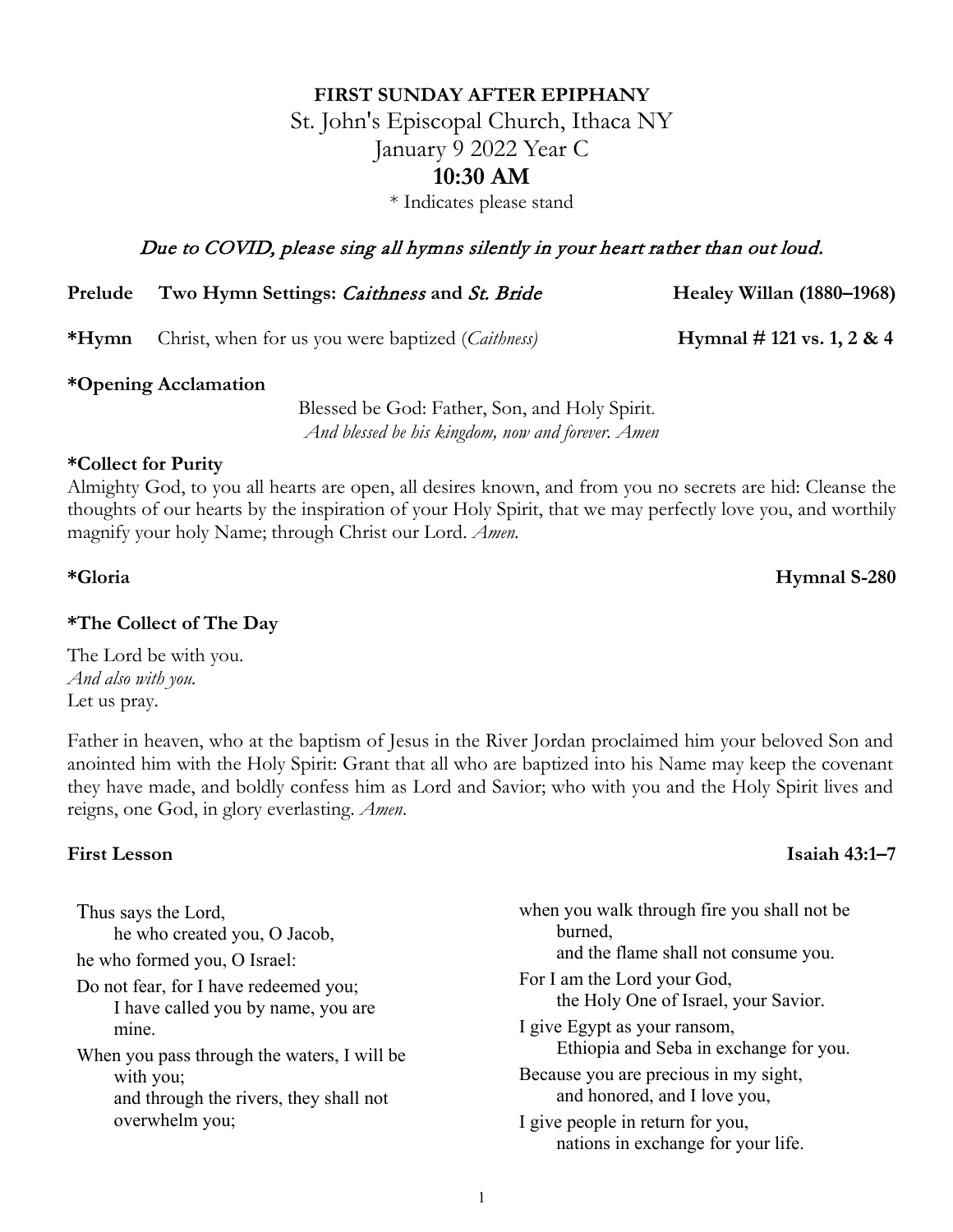Do not fear, for I am with you; I will bring your offspring from the east,

and from the west I will gather you;

I will say to the north, "Give them up," and to the south, "Do not withhold; bring my sons from far away and my daughters from the end of the earth – everyone who is called by my name, whom I created for my glory,

whom I formed and made."

#### The Word of the Lord. Thanks be to God.

# **Psalm 29** Afferte Domino

1 Ascribe to the Lord, you gods, \* ascribe to the Lord glory and strength.

2 Ascribe to the Lord the glory due his Name; \* worship the Lord in the beauty of holiness.

- 3 The voice of the Lord is upon the waters; the God of glory thunders; \* the Lord is upon the mighty waters.
- 4 The voice of the Lord is a powerful voice; \* the voice of the Lord is a voice of splendor.
- 5 The voice of the Lord breaks the cedar trees; \* the Lord breaks the cedars of Lebanon;
- 6 He makes Lebanon skip like a calf, \* and Mount Hermon like a young wild ox.
- 7 The voice of the Lord splits the flames of fire; the voice of the Lord shakes the wilderness; \* the Lord shakes the wilderness of Kadesh.
- 8 The voice of the Lord makes the oak trees writhe \* and strips the forests bare.
- 9 And in the temple of the Lord \* all are crying, "Glory!"
- 10 The Lord sits enthroned above the flood; \* the Lord sits enthroned as King for evermore.
- 11 The Lord shall give strength to his people; \* the Lord shall give his people the blessing of peace.

# **The Epistle Reading Acts 8:14–17**

When the apostles at Jerusalem heard that Samaria had accepted the word of God, they sent Peter and John to them. The two went down and prayed for them that they might receive the Holy Spirit (for as yet the Spirit had not come upon any of them; they had only been baptized in the name of the Lord Jesus). Then Peter and John laid their hands on them, and they received the Holy Spirit.

The Word of the Lord.

# Thanks be to God.

# **\*The Gospel Reading Luke 3:15–17, 21–22**

The Holy Gospel of our Lord Jesus Christ according to Luke.

Glory to you, Lord Christ.

#### 2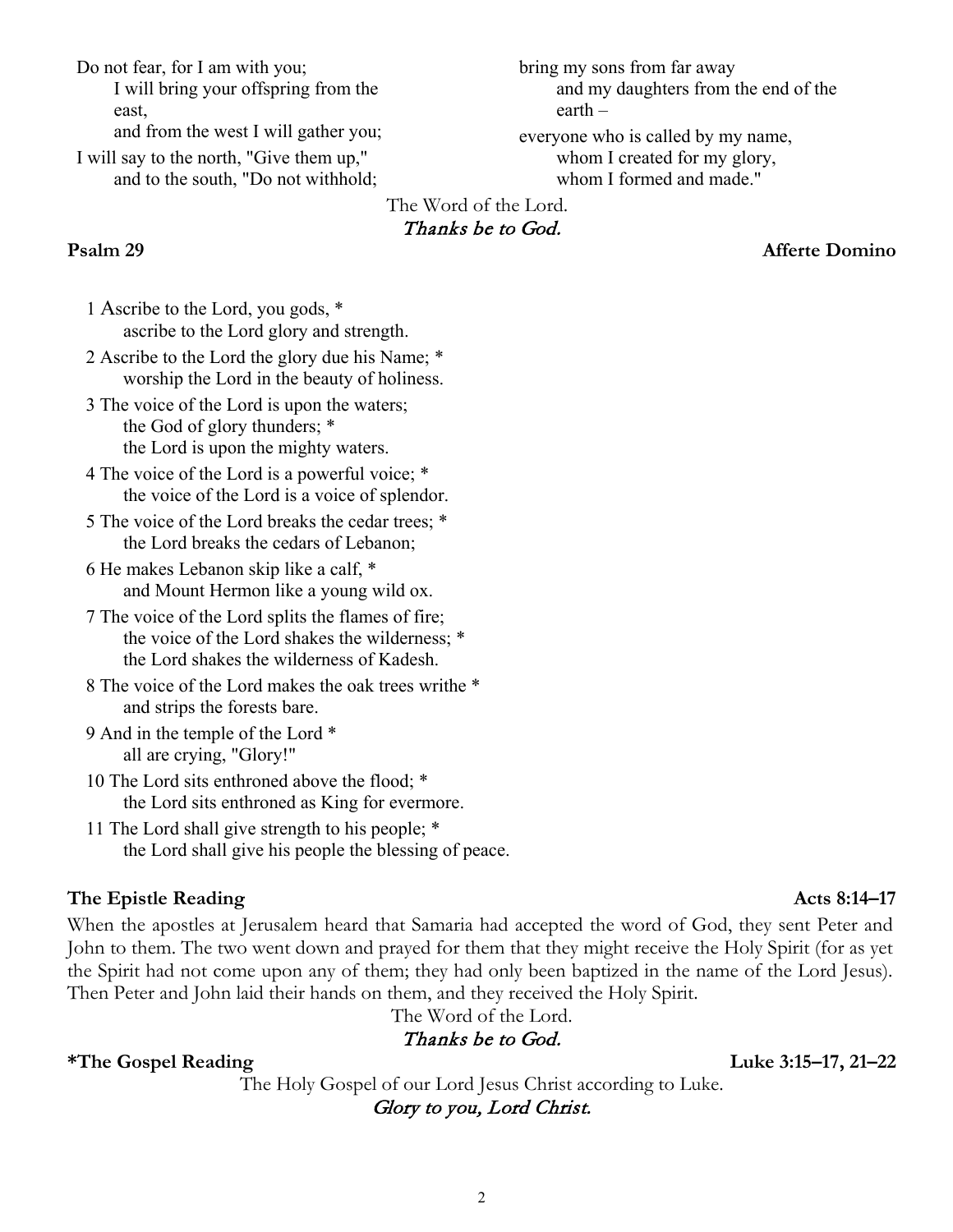As the people were filled with expectation, and all were questioning in their hearts concerning John, whether he might be the Messiah, John answered all of them by saying, "I baptize you with water; but one who is more powerful than I is coming; I am not worthy to untie the thong of his sandals. He will baptize you with the Holy Spirit and fire. His winnowing fork is in his hand, to clear his threshing floor and to gather the wheat into his granary; but the chaff he will burn with unquenchable fire."

Now when all the people were baptized, and when Jesus also had been baptized and was praying, the heaven was opened, and the Holy Spirit descended upon him in bodily form like a dove. And a voice came from heaven, "You are my Son, the Beloved; with you I am well pleased."

# The Gospel of the Lord. Praise to you, Lord Christ.

# **The Sermon The Rev. Megan Castellan**

| <i><b>*The Nicene Creed</b></i>             |
|---------------------------------------------|
| We believe in one God,                      |
| the Father, the Almighty,                   |
| maker of heaven and earth,                  |
| of all that is, seen and unseen.            |
| We believe in one Lord, Jesus Christ,       |
| the only Son of God,                        |
| eternally begotten of the Father,           |
| God from God, Light from Light,             |
| true God from true God,                     |
| begotten, not made,                         |
| of one Being with the Father.               |
| Through him all things were made.           |
| For us and for our salvation                |
| he came down from heaven:                   |
| by the power of the Holy Spirit             |
| he became incarnate from the Virgin Mary,   |
| and was made man.                           |
| For our sake he was crucified under Pontius |
| Pilate;                                     |
| he suffered death and was buried.           |

On the third day he rose again in accordance with the Scriptures; he ascended into heaven and is seated at the right hand of the Father. He will come again in glory to judge the living and the dead, and his kingdom will have no end. We believe in the Holy Spirit, the Lord, the giver of life, who proceeds from the Father and the Son. With the Father and the Son he is worshiped and glorified. He has spoken through the Prophets. We believe in one holy catholic and apostolic Church. We acknowledge one baptism for the forgiveness of sins. We look for the resurrection of the dead, and the life of the world to come. Amen.

# **\*The Prayers of the People**

Through Christ we are anointed with the Holy Spirit in baptism. May the same Spirit inspire us as we offer our prayers, responding, "Hear us, God of Glory."

+ For an overflowing gift of generosity, that we may reflect God's abundant care for all of creation, lifting others out of systemic poverty, increasing the mission work of our churches, and reaping the joy of a philanthropic life; let us pray.

# Hear us, God of Glory.

+ For the courage to walk through the tranquil and turbulent waters of life, knowing that in our baptism we died with Christ in darkness and joined him in the risen light; let us pray. Hear us, God of Glory.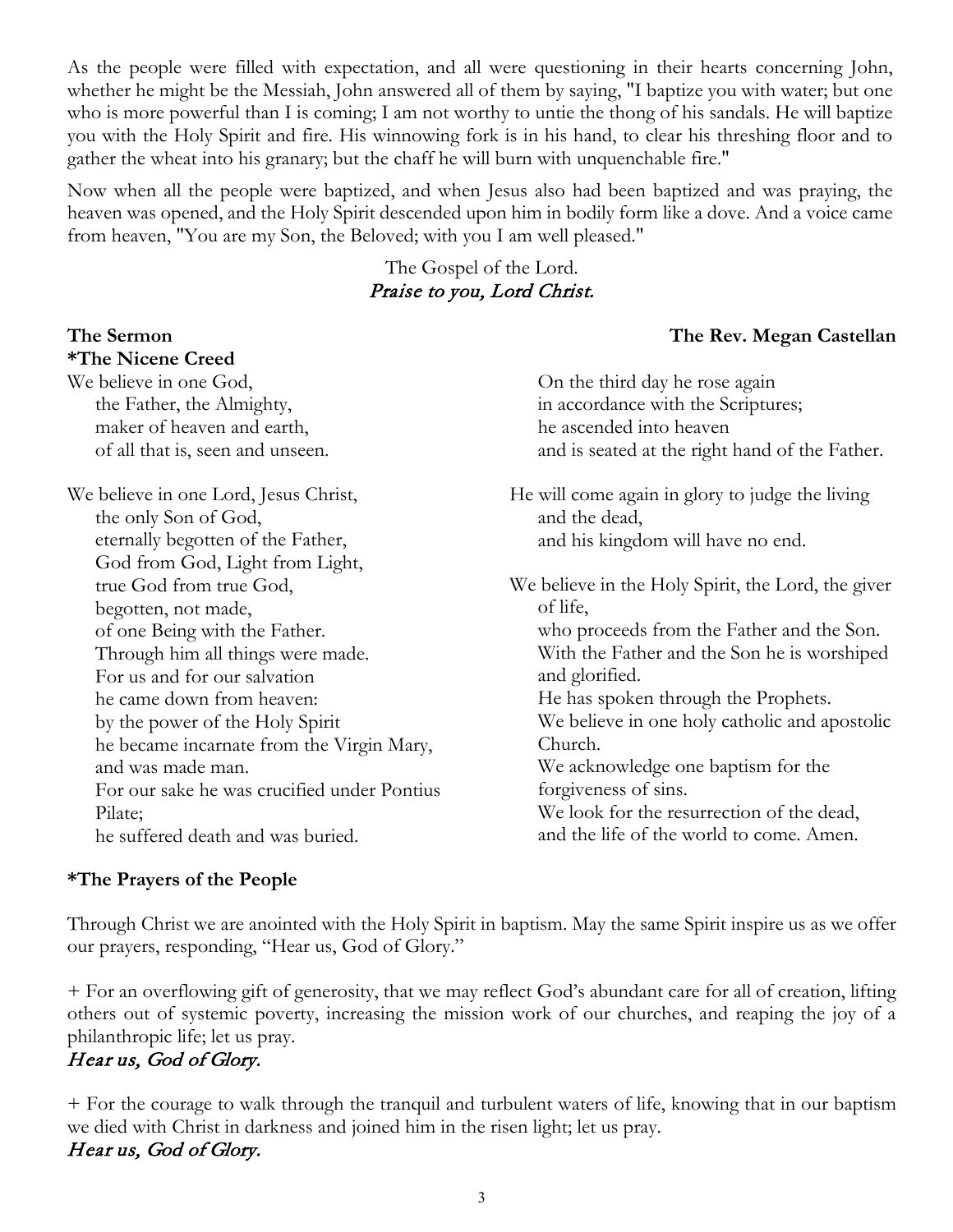+ For Joseph., our President, and all who exercise authority in the nations of the world, that they will faithfully establish justice on earth, and carry the torch of freedom and peace into all their deliberations; let us pray.

# Hear us, God of Glory.

+ For the Church, that it may bear witness to Jesus' forgiveness and love, offering to those outside its walls the light that illumines all darkness and releases humanity from the grip of sin; let us pray.

# Hear us, God of Glory.

+ That we may know our identity through the voice of God, who claims us as his beloved sons and daughters, and invites us to share in his earthly mission; let us pray.

# Hear us, God of Glory.

+ In thanksgiving for the Body and Blood of Christ, a foretaste of that heavenly banquet upon which the faithful departed continually feast; let us pray.

# Hear us, God of Glory.

In companionship with the Blessed Virgin Mary, and all the saints whose constant intercession strengthens our faith, let us continue our prayers.

| ean        | Laurie   | Carl     | Jonathan                                                                     |
|------------|----------|----------|------------------------------------------------------------------------------|
| Vivian     | Theodore | Jennifer | Paula                                                                        |
| Sarah      | Margaret | Ovie     | Carol                                                                        |
| Felice     | Elaine   | Stanley  | Lorraine                                                                     |
| Edith      | Pat      | Carol    | Howie                                                                        |
| Elaine     | Heather  | Sara     |                                                                              |
| $\alpha$ n | Judy     | on       |                                                                              |
| Cathey     | Tina     | James    |                                                                              |
|            |          |          | For the special needs and concerns of this congregation, and especially for: |

For the special needs and concerns of this congregation, and especially  $f$ .

For those celebrating the anniversary of their birth this week: Chavon Bunch, Virginia Fenton, Cassady Richardson

# **Confession of Sin**

Let us confess our sins against God and our neighbor.

*Most merciful God, we confess that we have sinned against you in thought, word, and deed, by what we have done, and by what we have left undone. We have not loved you with our whole heart; we have not loved our neighbors as ourselves. We are truly sorry and we humbly repent. For the sake of your Son Jesus Christ, have mercy on us and forgive us; that we may delight in your will, and walk in your ways, to the glory of your Name. Amen.*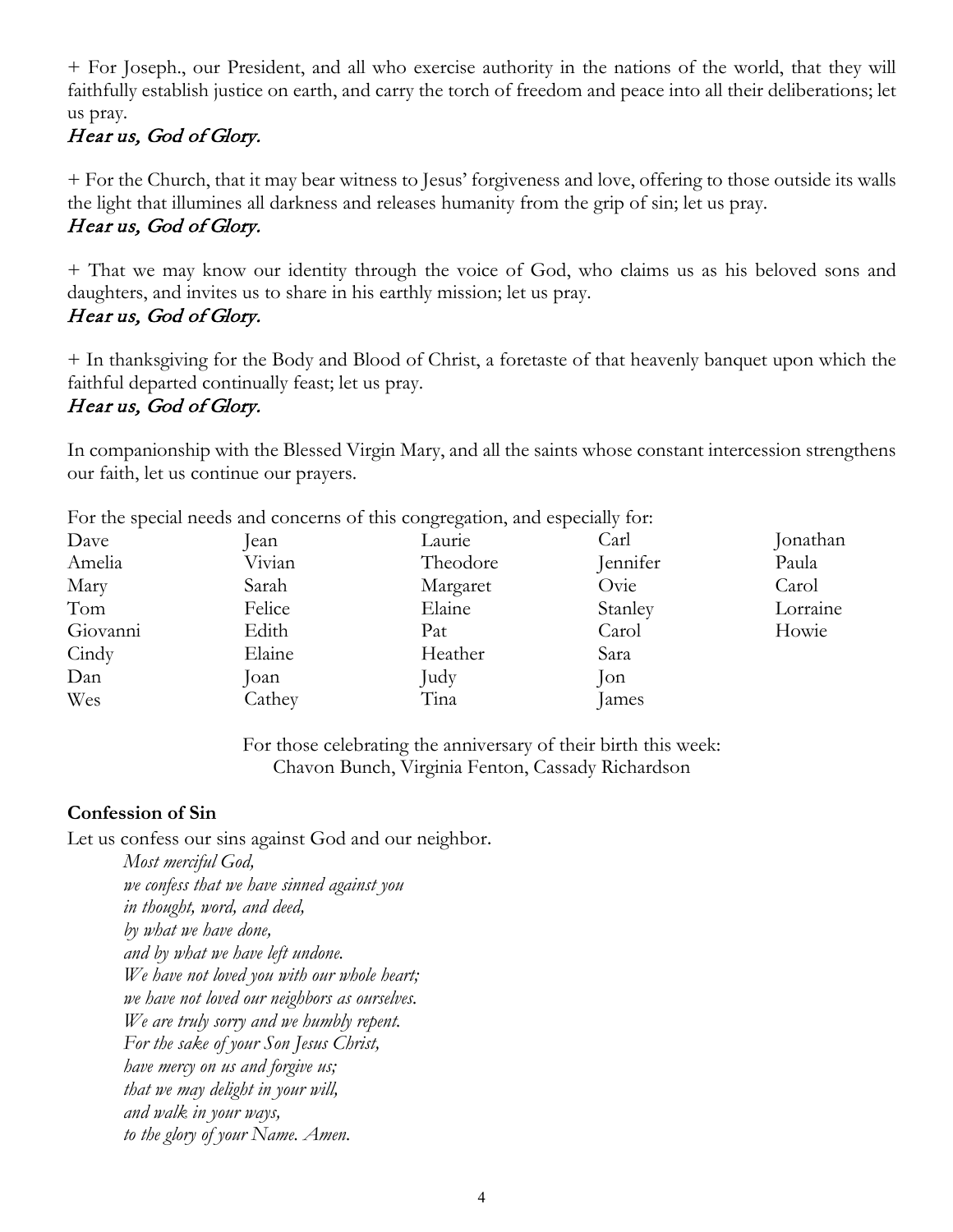The peace of the Lord be always with you. *And also with you.*

Almighty God have mercy on you, forgive you all your sins through our Lord Jesus Christ, strengthen you

in all goodness, and by the power of the Holy Spirit keep you in eternal life. *Amen.*

#### **Announcements & Welcome**

#### **Offertory Sentence**

| <b>Organ Offertory</b> : <i>Dundee</i> (God moves in a mysterious way) - | Healey Willan (1880–1968) |
|--------------------------------------------------------------------------|---------------------------|
|                                                                          |                           |

**\*Presentation Hymn** The sinless one to Jordan came (*Solemnis haec festivitas*) **Hymnal # 120 vs 1–5**

#### **\*The Great Thanksgiving Expanded Language Prayer A**

**Celebrant:** The Lord be with you.

- **People:** And also with you
- **Celebrant:** Lift up your hearts
- **People:** We lift them to the Lord
- **Celebrant:** Let us give thanks to the Lord our God.
- **People:** It is right to give our thanks and praise.

**Celebrant**: *continuing:* Therefore we praise you, joining our voices with Angels and Archangels and with all the company of heaven, who forever sing this hymn to proclaim the glory of your Name:

## **Holy, holy, holy Hymnal S-129**

Holy and gracious God: In your infinite love you made us for yourself; and when we had fallen into sin and became subject to evil and death, you, in your mercy, Sent Jesus Christ, your only and eternal Son, to share our human nature, to live and die as one of us, to reconcile us to you, the God and maker of all.

Jesus stretched out his arms upon the cross, and offered himself, in obedience to your will, a perfect sacrifice for the whole world.

On the night he was handed over to suffering and death, our Savior Jesus Christ took bread; and when he had given thanks to you, he broke it, and gave it to his disciples, and said, "Take, eat: This is my Body, which is given for you. Do this for the remembrance of me."

After supper, Jesus took the cup of wine; and when he had given thanks, He gave it to them, and said "Drink this, all of you: This is my Blood of the New Covenant, which is shed for you and for many for the forgiveness of sins. Whenever you drink it, do this for the remembrance of me."

Therefore, we proclaim the mystery of faith:

## **Christ has died Christ is risen Christ will come again.**

We celebrate the memorial of our redemption, Almighty God, in this sacrifice of praise and thanksgiving. Recalling Christ's death, resurrection, and ascension, we offer you these gifts.

**\*The Peace Please remain in your pew. Wave!**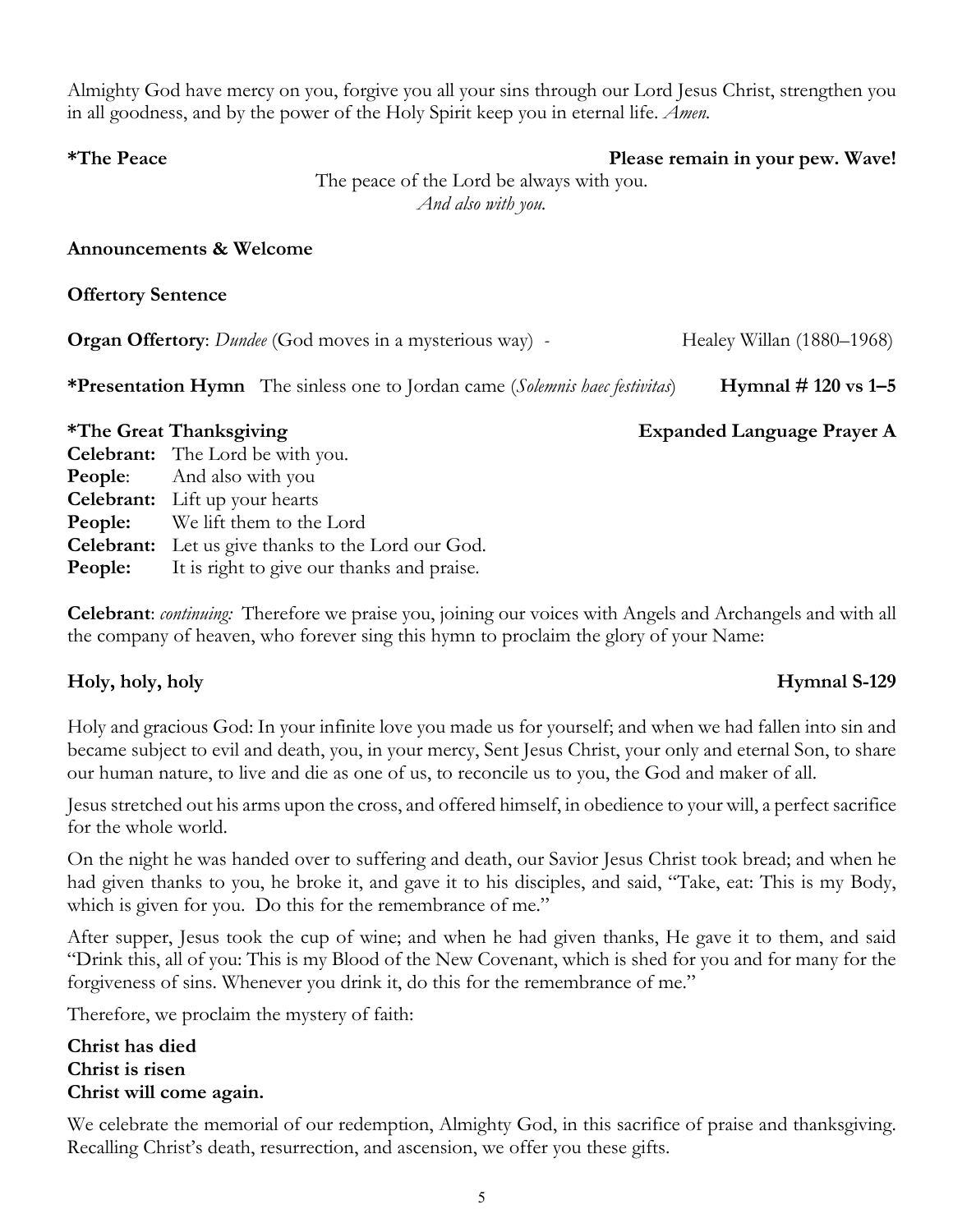Sanctify them by your Holy Spirit to be for your people the Body and Blood of your Son, the holy food and drink of new and unending life in Christ.

Sanctify us also that we may faithfully receive this holy Sacrament, and serve you in unity, constancy, and peace; and at the last day, bring us with all your saints into the joy of your eternal kingdom.

All this we ask through Jesus Christ our Savior. By Christ, and with Christ, and in Christ, in the unity of the Holy Spirit all honor and glory is yours, Almighty God, now and forever. **Amen.**

# **The Lord's Prayer**

# **The Communion of the People**

*All people are invited to the Lord's Table.*

*Eucharist will be distributed in the form of the bread with wine available for intincture. Please come forward in a single line in the center aisle to receive. Wait to remove your mask until you return to your seat, and then replace it after consuming the Sacrament.* 

## **Post Communion Prayer**

*Eternal God, heavenly Father, you have graciously accepted us as living members of your Son our Savior Jesus Christ, and you have fed us with spiritual food in the Sacrament of his Body and Blood. Send us now into the world in peace, and grant us strength and courage to love and serve you with gladness and singleness of heart; through Christ our Lord. Amen*.

# **Blessing**

**\*Hymn** Hail to the Lord's Anointed (*Es flog ein kleines Waldvögelein*) **Hymnal # 616 vs. 1, 2 & 4 Dismissal** Postlude Reflection on *Caithness* Charles Callahan, 2009 **Liturgical Ministers:** Cynthia Gration, Gwen Freeman, Sara VanLooy

**Virtual Vergers:** Matthew Sanaker, Sara VanLooy

*Choral Music Sung by the St. John's Cyber Choir*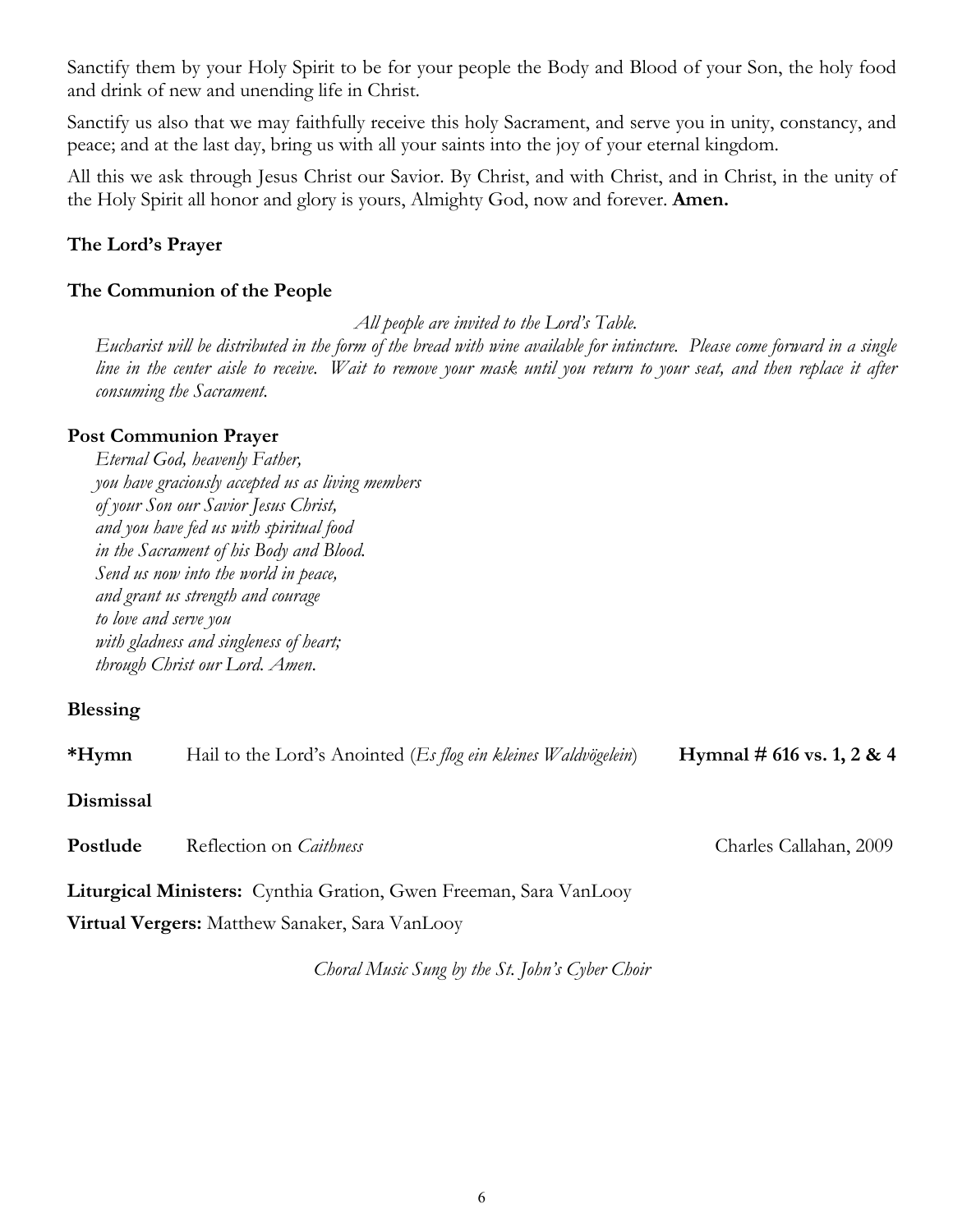# **HYMNS**

## **Christ, when for us you were baptized (**Caithness) **Hymnal # 121 vs. 1, 2 & 4**

- 1 Christ, when for us you were baptized, God's spirit on you came, as peaceful as a dove and yet as urgent as a flame.
- 2 God called you his beloved Son, called you his servant true sent you his kingdom to proclaim his holy will to do.
- 4 Baptize us with your spirit, Lord, your cross on us be signed, that, likewise in God's service we may perfect freedom find.

Text: © 1985, Church Publishing, Inc. Used by permission under One License #A-724223

# **The sinless one to Jordan came (**Solemnis haec festivitas**) Hymnal # 120**

- 1 The sinless one to Jordan came, and in the river shared our stain; God's righteousness he thus fulfilled, and chose the path his Father willed.
- 2 Uprising from the waters there, and Father's voice did then declare that Christ, the Son of God, had come to lead his scattered people home.
- 3 Above him see the heavenly Dove, the sign of God the Father's love, now by the Holy Spirit shed upon the Son's anointed head.
- 4 How blest that mission then begun to heal and save a race undone!

Straight to the wilderness he goes to wrestle with his people's foes.

5 O Christ, may we baptized from sin, go forth with you a world to win: grant us the Holy Spirit's power to shield us in temptation's hour.

From *English Praise.* By permission of Oxford University Press. Music: Used by permission under One License #A-724223.

## **Hail to the Lord's Anointed (**Es flog ein kleines Waldvögelein**) Hymnal # 616 vs. 1, 2 & 4**

1 Hail to the Lord's Anointed, great David's greater Son! Hail, in the time appointed, his reign on earth begun! He comes to break oppression, to set the captive free; to take away transgression, and rule in equity.

- 2 He comes with succor speedy to those who suffer wrong, to help the poor and needy, and bid the weak be strong; to give them songs for sighing, their darkness turn to light, whose souls, condemned and dying, were precious in his sight.
- 4 Kings shall bow down before him, and gold and incense bring; all nations shall adore him, his praise all people sing; to him shall prayer unceasing and daily vows ascend; his kingdom still increasing, a kingdom without end.